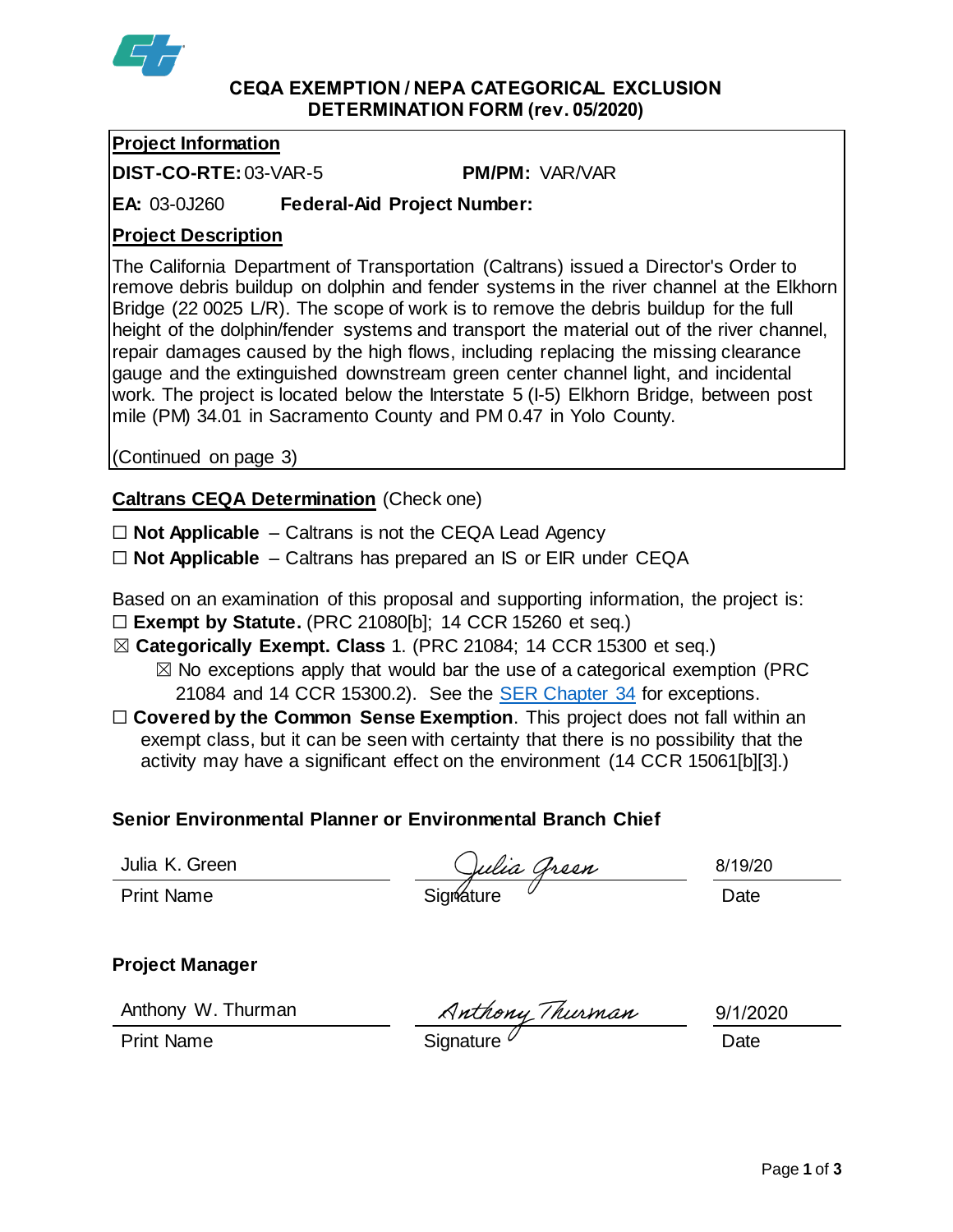

#### **CEQA EXEMPTION / NEPA CATEGORICAL EXCLUSION DETERMINATION FORM**

#### **Caltrans NEPA Determination** (Check one)

Caltrans has determined that this project has no significant impacts on the environment as defined by NEPA, and that there are no unusual circumstances as described in 23 CFR 771.117(b). See [SER Chapter 30](https://dot.ca.gov/programs/environmental-analysis/standard-environmental-reference-ser/volume-1-guidance-for-compliance/ch-30-categorical-exclusions#exception) for unusual circumstances. As such, the project is categorically excluded from the requirements to prepare an EA or EIS under NEPA and is included under the following:

□ 23 USC 326: Caltrans has been assigned, and hereby certifies that it has carried out the responsibility to make this determination pursuant to 23 USC 326 and the Memorandum of Understanding dated April 18, 2019, executed between FHWA and Caltrans. Caltrans has determined that the project is a Categorical Exclusion under:

# ☐ **23 CFR 771.117(c): activity (c)(Enter activity number)**

☐ **23 CFR 771.117(d): activity (d)(Enter activity number)**

☐ **Activity Enter activity number listed in Appendix A of the MOU between FHWA and Caltrans**

□ 23 USC 327: Based on an examination of this proposal and supporting information, Caltrans has determined that the project is a Categorical Exclusion under 23 USC 327. The environmental review, consultation, and any other actions required by applicable Federal environmental laws for this project are being, or have been, carried out by Caltrans pursuant to 23 USC 327 and the Memorandum of Understanding dated December 23, 2016 and executed by FHWA and Caltrans.

# Print Name  $\sqrt{ }$  Signature  $\sqrt{ }$  Date **Project Manager/ DLA Engineer** Print Name **Signature Date**

# **Senior Environmental Planner or Environmental Branch Chief**

**Date of Categorical Exclusion Checklist completion:** Enter date **Date of Environmental Commitment Record or equivalent:** Enter date

Briefly list environmental commitments on continuation sheet if needed (i.e., not necessary if included on an attached ECR). Reference additional information, as appropriate (e.g., additional studies and design conditions).